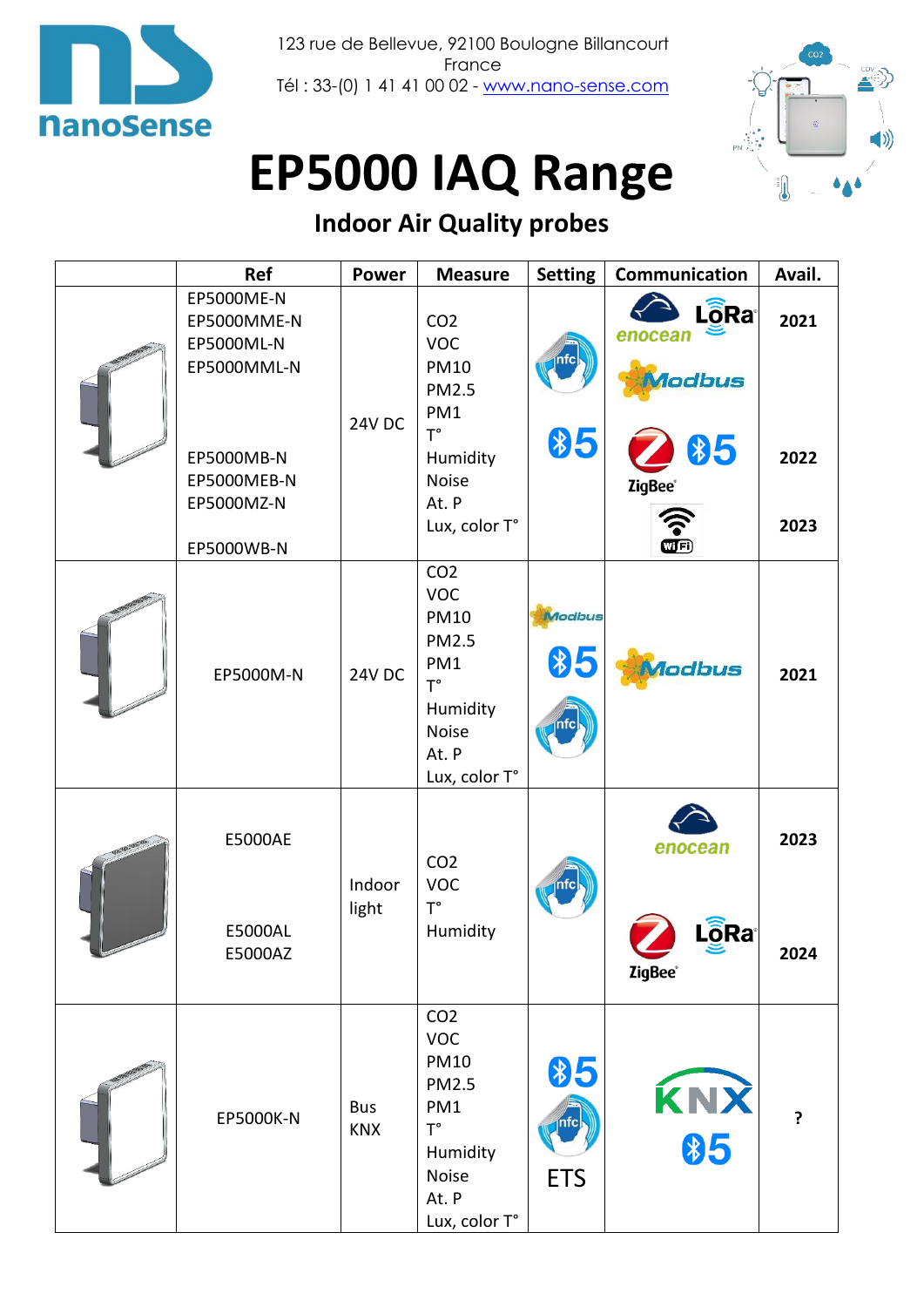|                                                                                                                                 | E5000VP    | <b>24V DC</b> | CO <sub>2</sub><br><b>VOC</b><br>PM<br>$T^{\circ}$<br>Humidity<br>Noise<br>Lux, color T° |  | $1-10V$              | 2021             |  |
|---------------------------------------------------------------------------------------------------------------------------------|------------|---------------|------------------------------------------------------------------------------------------|--|----------------------|------------------|--|
|                                                                                                                                 | E5000VM-C  | <b>24V DC</b> | CO <sub>2</sub>                                                                          |  | $1-10V$              | 2022<br>(MOQ 1K) |  |
|                                                                                                                                 | P5000VM-2  | <b>24V DC</b> | <b>PM2.5</b>                                                                             |  | $1 - 10V$            | 2022<br>(MOQ 1K) |  |
|                                                                                                                                 | EP5000VM-B | <b>24V DC</b> | CO <sub>2</sub><br><b>PM2.5</b>                                                          |  | $1-10V$<br>$1 - 10V$ | 2022<br>(MOQ 1K) |  |
| <b>EP5000 Line</b><br><b>XX5000 XX-YY</b><br>$E = CO2$ , COVt, T°, RH<br>$P = PM1, PM2.5, PM10$                                 |            |               |                                                                                          |  |                      |                  |  |
| $\mathsf{E}$ AD Noice lux Color T <sup>o</sup> flickoring<br>$l$ Cingle band C<br>$N_0$ Ontion<br>$\mathbf{A}$<br><b>Modbus</b> |            |               |                                                                                          |  |                      |                  |  |

| M              | <b>Modbus</b>        |    | No Option               |   | AP, Noise, lux, Color T°, flickering |   | Single band CO2 |
|----------------|----------------------|----|-------------------------|---|--------------------------------------|---|-----------------|
| <b>MM</b>      | <b>Modbus Master</b> | E* | EnOcean                 | N | Atm. Press., Noise, lux, Color T°    | D | Dual band CO2   |
| Z              | ZigBee               | ∗  | LoRaWAN                 |   | Atm. Press., lux, Color T°           |   |                 |
| $E^*$          | EnOcean              | B  | BLE & iBeacon           | C | CO <sub>2</sub> only                 |   |                 |
| $\mathsf{I}^*$ | LoRaWAN              |    | No LED                  |   | PM2.5 only                           |   |                 |
| V              | $0-10V$              | M  | 0-10V Measurement Value | B | CO2 and PM2.5 only                   |   |                 |
| К              | <b>KNX</b>           | D  | 0-10V PI                |   |                                      |   |                 |
| W              | Wi-Fi                |    |                         |   |                                      |   |                 |
| $\mathsf{A}$   | Autonomous           |    |                         |   |                                      |   |                 |

A Autonomous

Note: MM version compatible with Belimo ModBus actuators (VAV or dumpers) only.

| Code *<br>(settable via App for<br>LoRaWAN) | Region    | Frequency [MHz] | Power     |
|---------------------------------------------|-----------|-----------------|-----------|
|                                             | EU        | 868             | $+14$ dBm |
|                                             | US & CA   | 915             | $+20$ dBm |
| 2                                           | <b>CN</b> | 779             | $+10$ dBm |
| 3                                           | AS        | 923             | $+16$ dBm |
| 4                                           | IN        | 865             | $+20$ dBm |
| 5                                           | <b>KR</b> | 920             | $+10$ dBm |
| 6                                           | <b>RU</b> | 868             | $+16$ dBm |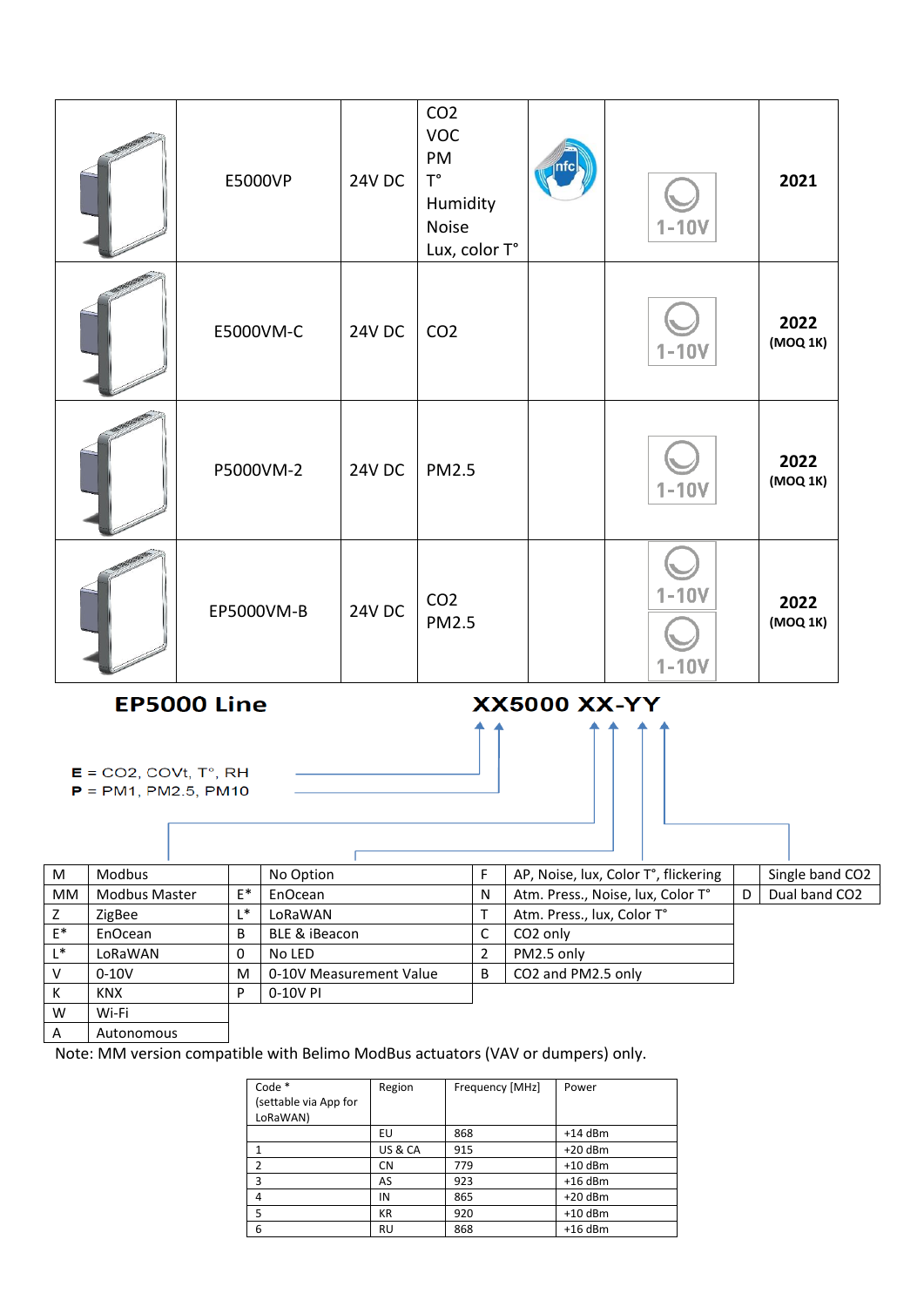### **To comply with in force regulations on buildings energy efficiency, ventilation must be automatically on demand controlled.**

#### **Measuring indoor Air quality for HVAC (heating, ventilating, and air conditioning) control**

Energy losses by air renewal in a conventional building are estimated to 30% of the heating and air conditioning cost. Losses become predominant for very isolated buildings even with double flow ventilation. The increasing airproofing of buildings also imposes an on demand air renewal based on IAQ to ensure comfort and health.

By controlling the ventilation on human occupancy materialized by the expiration of CO2 (meeting rooms, offices, bedroom) and air quality (VOC, toxic compounds and odours), significant energy savings can be achieved.

#### **Multi sensors probe flush mount line.**

Those probes are the most comprehensive on the market and can combine the following measurements:

#### IAQ:

- $CO<sub>2</sub>$
- Total VOC
- Humidity
- Temperature
- PM10
- PM2.5
- PM1
- Sulphurous odours
- Ozone (optional)

Ambience:

- Noise
- Atmospheric pressure
- Luminosity, light colour temperature (flickering for OEM customers only)

#### **Those probes can be easily integrated into most of wired and wireless ecosystems**

KNX, Modbus, EnOcean, ZigBee, Thread, simple or dual 0-10V…

#### **Easy commissioning**

NFC allows setting with a smartphone and a free App even with unpowered devices.

#### **Direct user interface without complex and risky Cloud**

Bluetooth low energy communication as well as iBeacon allow direct communication and data logging transfer of the 15 lasts days to a smartphone for IAQ monitoring. Historic graphs with physiological effects (**Smart QAI ®** algorithm) provide obvious indicators (Productivity, irritation of the respiratory tract, skin, eyes, health, quality of sleep). The smartphone App also allows all settings and commissioning. Physiological effects Indicators can be use as setting points.

#### **Long range IOT compatibility for IAQ monitoring and recording**

LoRaWAN LPWA (Low Power Wide Area) network.

#### **Maintenance free**

Sensors has been selected and are managed in order to achieve at least 10 years' life span without any maintenance or recalibration.

Each sensor reaching his end of life is plug and play replaceable thanks to the Built In Test Equipment information for low MTTR.